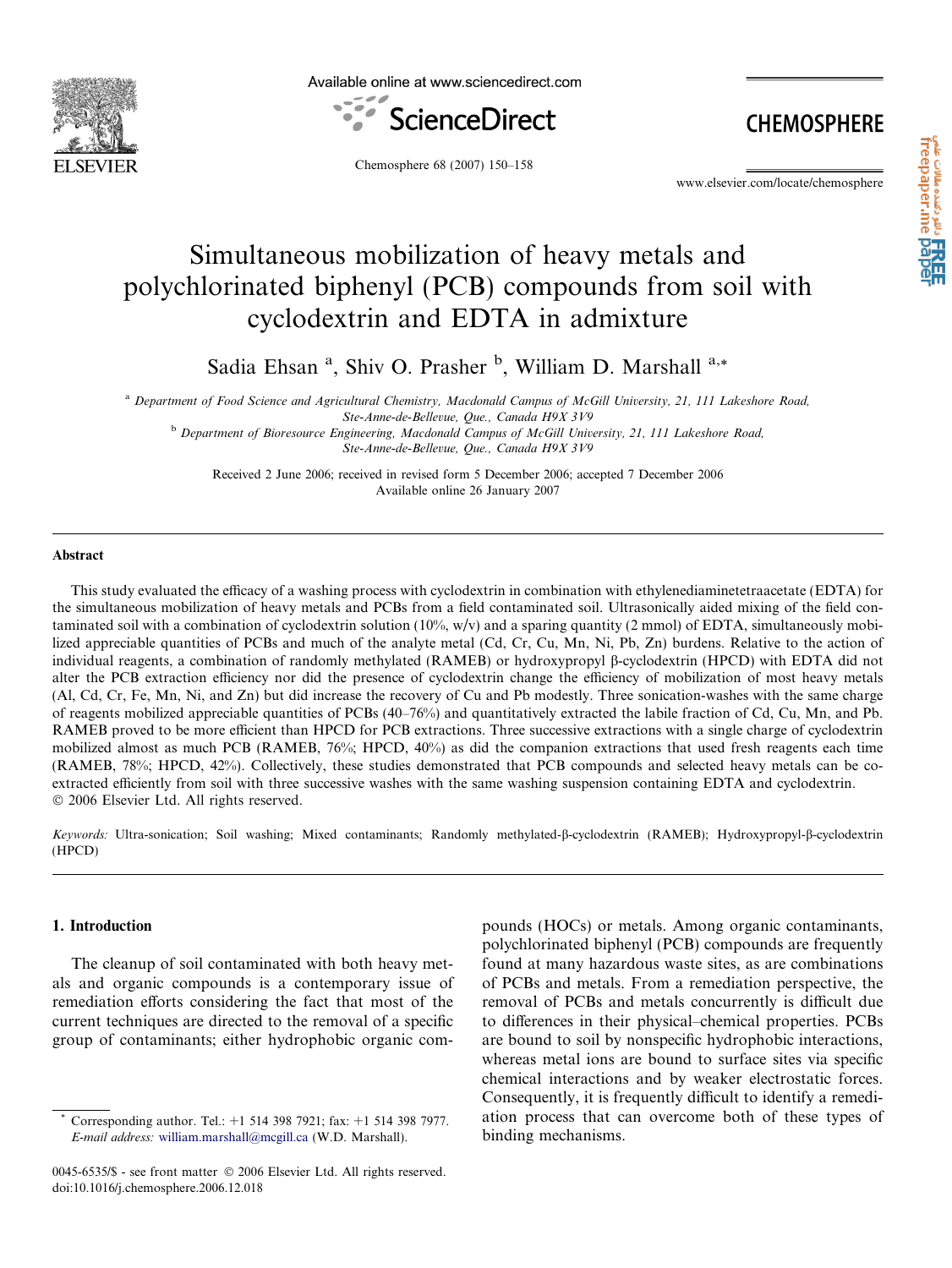Removal of contaminated soils was once a preferred procedure that could also be applied to mixed contaminants. However, the elevated costs associated with excavation, transport and storage in a secure landfill site have made this strategy less attractive. In addition to a paucity of suitable sites, the continued risk of fugitive releases of contaminants from the site have rendered this remediation strategy less acceptable to the public. Among the currently more popular remediation procedures, soil washing can be used for both metals and organic compound if a suitable washing aid or combination of reagents can be identified. Ethylenediaminetetraacetic acid (EDTA) continues to be explored extensively for soil treatment ([Doong](#page-7-0) [et al., 1998; Wasay et al., 1998, 2001](#page-7-0)) because of its ability to mobilise metal cations efficiently coupled with only a minor impact on the physical and chemical properties of the soil matrix. This reagent is considered to possess a low degree of biodegradability in soil [\(Hong et al., 1999;](#page-8-0) [Peters, 1999](#page-8-0)) and a high level of complexing capacity with respect to heavy metals [\(Tejowulan and Hendershot, 1998;](#page-8-0) Martínez and Motto, 2000). Conversely, the low selectivity of EDTA causes increased consumption of this reagent due to the potential chelation of all the exchangeable cations present in soil, such as  $Ca^{2+}$ ,  $Mg^{2+}$ , and  $Fe^{3+}$ ([Kedziorek and Bourg, 2000](#page-8-0)). Remediation of soils by chelation – extraction with a focus on the recovery and reuse of the complexing reagent represents an attractive objective that might increase the complexing selectivity if the washing is conducted with a sparing quantity of reagent.

Soil washing with surfactants remains an efficient technology for enhancing the mobilization of hydrophobic organic contaminants (HOCs) from soil [\(Abdul et al.,](#page-7-0) [1992; Mulligan et al., 2001](#page-7-0)). More recently, cyclodextrins ([Joszef and Eva, 1994; Khan et al., 1998:](#page-8-0) [Szejtli, 1998\)](#page-8-0) have also been evaluated as alternative solubilization reagents for soil cleanup. Cyclodextrins or cycloamyloses are cyclic glucose oligosaccharides (formed from the enzymatic degradation of starch by bacteria) that are classified as  $\alpha$ ,  $\beta$ , or  $\gamma$ , corresponding to 6, 7 or 8 glucose units, respectively. The unique property of these lampshade-shaped molecules is that they have hydrophilic exterior and substantially more hydrophobic cavity. Low-polarity organic compounds with a size and shape complementary to the cavity predominantly form water-soluble, 1:1 inclusion complexes. Because of the inclusion complex forming ability of cyclodextrins or their derivatives, many of the hydrophobic organic pollutants in soil [polyaromatic hydrocarbons (PAHs), PCBs, chlorinated phenols, dioxins and furans) are suitable guests for complex formation with cyclodextrins. The ability of cyclodextrins to increase the apparent solubility (and bio-availability to degrading microorganisms) of organic compounds is the basis for exploitation in soil remediation.

While natural cyclodextrins are themselves of interest as molecular hosts, much of their utility in superamolecular chemistry derives from their modification. Cyclodextrin can be tailored to match particular guests and meet the specific requirements of their host–guest interaction. Thus far, b-cyclodextrins have been used more frequently than other CDs because of the appropriate cavity size for a range of organic compounds.

The solubilization power of cyclodextrin derivatives is less than that of typical surfactants. However, cyclodextrins may have some advantages in comparison to surfactants in that: (a) certain cyclodextrin derivatives are very water-soluble relative to many surfactants (Brusseau et al., 1994). Hence, sorption, retention or pore volume exclusion of these derivatives by soils is anticipated to be much less than that of many surfactants. (b) Neither cyclodextrins nor their inclusion complexes are subject to precipitation, phase separation or foaming. This is beneficial for situations when emulsion formation is undesirable. (c) Cyclodextrins are nontoxic and biodegradable (Brusseau et al., 1994), thus posing no apparent hazard to the ecosystem. (d) Cyclodextrins have been reported to enhance the biodegradation of low-polarity compounds. By promoting desorbtion, cyclodextrins also serve to enhance the microbially mediated catabolism of organic contaminants within soil. Hence, CDs can be useful for both chemical and biological remediation-enhancement techniques.

Various alkyl substituted  $\beta$ -cyclodextrin derivatives [hydroxypropyl (HPCD) methyl (MeCD) and randomly methylated b-cyclodextrin (RAMEB)] have been evaluated as aids for the mobilization of hydrophobic organic contaminants from soil. The target contaminants have included selected polyaromatic hydrocarbons ([Cuypers et al., 2002;](#page-7-0) [Stokes et al., 2005](#page-7-0)), pentachlorophenol ([Fenyvesi et al.,](#page-8-0) [1996; Hanna et al., 2004\)](#page-8-0), hexahydro-1,3,5-trinitro-1,3,5 triazine (RDX) and transformation products [\(Sheremata](#page-8-0) [and Hawari, 2000\)](#page-8-0), polychlorinated biphenyl compounds (PCBs, [Fava et al., 1998, 2003](#page-8-0)). Other trials have been directed to the desorption of trichloroethylene (TCE) and perchloroethylene (PCE) ([Shirin et al., 2003, 2005](#page-8-0)) or to diesel, transformer oil and mazout (Molnár et al., 2002, [2005](#page-8-0)).

Even though, the possibility of enhancing the simultaneous mobilization of organic compounds and metals using cyclodextrin(s) was suggested more than two decades ago (Brusseau et al., 1994), fewer reports [\(Wang and Brus](#page-8-0)[seau, 1995; Brusseau et al., 1997; Vulava and Seaman,](#page-8-0) [2000](#page-8-0)) have evaluated cyclodextrins for their capacity to mobilize HOCs and metals simultaneously from soil. Collectively, these reports seem to suggest that cyclodextrins are less efficient at mobilizing metals from soil.

The objective of the current study was to evaluate the combination of a cyclodextrin with a chelating reagent for the simultaneous mobilization of heavy metals and PCBs from a field contaminated soil. To date, the applications of cyclodextrins to soil washing have remained limited because of the costs of processing. These costs might be reduced substantially if the reagents could be regenerated and recycled.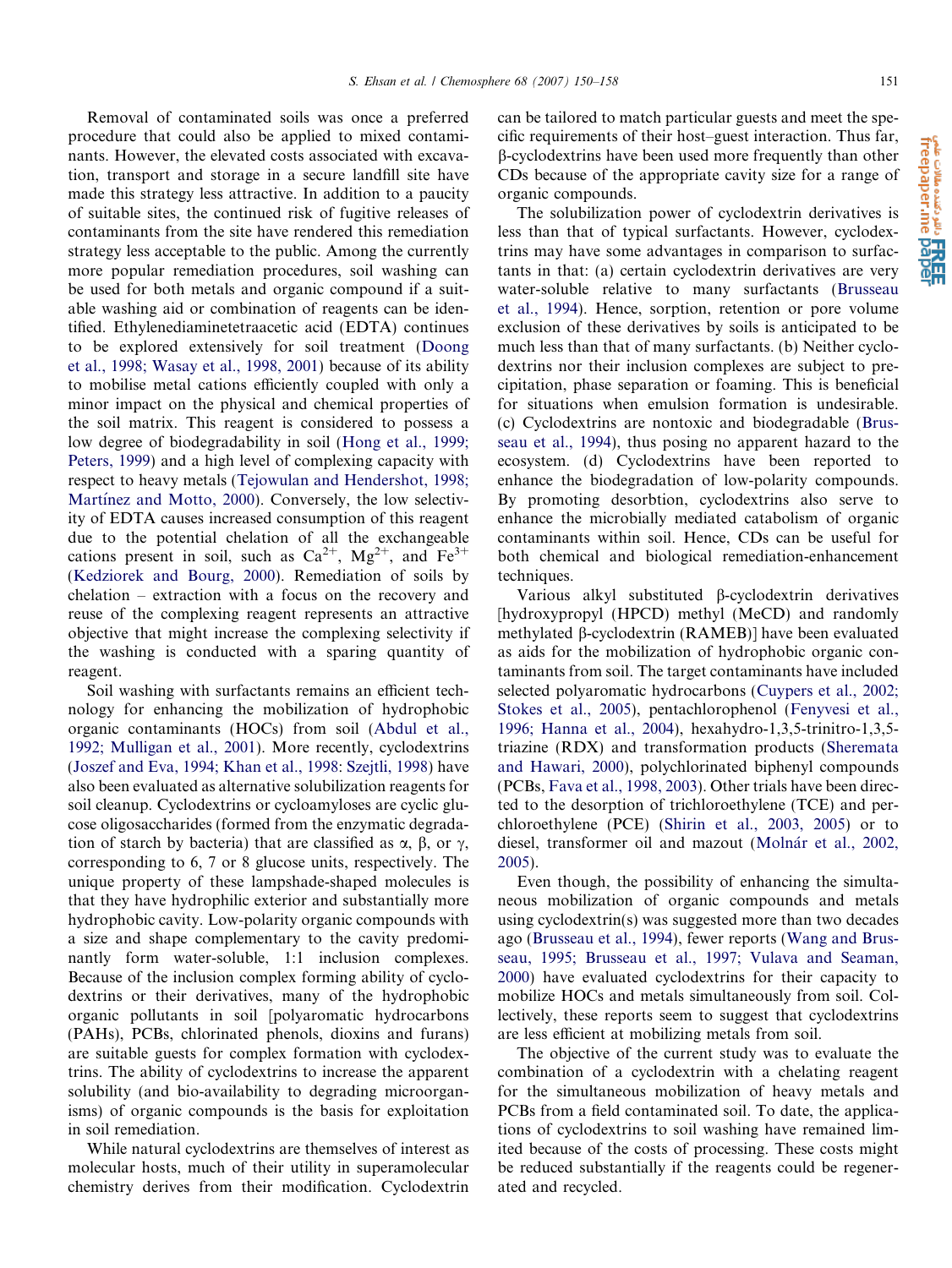# <span id="page-2-0"></span>2. Materials and methods

#### 2.1. Chemicals

Beta-cyclodextrin and hydroxypropyl-B-cyclodextrin (HPCD) were purchased from Sigma–Aldrich, Oakville, ON, Ca. Additionally, an analytical sample of hydroxypropyl- $\beta$ -cyclodextrin (HP $\beta$ CD) was also kindly provided by Dr. Jalal Hawari, Biotechnology Research Institute, Montréal, Que., CA. Randomly methylated B-cyclodextrin (RAMEB), degree of substitution (DS):12.6 (CAVASOL W7M) was generously provided by Dr. Mark Harrison, Wacker Specialties, Adrian, MI, USA. Disodium ethylenedimainetetraacetate (EDTA),  $Na<sub>2</sub>HPO<sub>4</sub>$ ,  $NaH<sub>2</sub>PO<sub>4</sub>$  and Cr  $(NO<sub>3</sub>)<sub>3</sub>·9H<sub>2</sub>O$  were purchased from Fisher Chemical (Fair Lawn, NJ, USA). HPLC grade ethanol, and hexane were obtained from Fisher Scientific, Napean, Ont., CA.

For metal measurements, distilled de-ionized water (18.3 M $\Omega$ ) from a Milli-Q-purification system (Millipore Bedford, MA, USA) was used throughout. Aqueous metal standard solutions of Al, Cr, Cu, Cd, Fe, Ni, Mn, Pb, and Zn [1000 mg  $l^{-1}$ , traceable to the National Institute of Standards and Technology (NIST) primary standard] were purchased from SCP Chemical Co., St-Laurent, Que., CA. Nitric acid (700 g  $l^{-1}$ , trace metal grade) was purchased from Fisher Chemical (Fair Lawn, NJ, USA). Standard reference material SRM 2711 was purchased from the National Institute of Standard and Technology (NIST, Gaithersburg, MD). All chemicals, solvents and reagents were of ACS Reagent grade or better and were used as received.

# 2.2. Soil characteristics

The soil was classified as loamy sand [\(Agriculture and](#page-7-0) [Agrifoods Canada, 1976](#page-7-0)) and was obtained from a secure soil storage site. The soil had been contaminated historically with Aroclors 1242, 1248, 1254, and 1260 along with Cd, Cr, Cu, Pb, Ni, Mn, and Zn. The soil was air dried, mixed thoroughly, passed through  $500 \mu m$  sieve (35-mesh), and was stored in a sealed plastic bag for further testing. The initial soil PCB concentration  $(92.4 \,\mu g \, g^{-1}$ , Table 1) was estimated by gas chromatography–mass spectrometry (GC–MS) following hydrodehalogenation with  $Pd^0/\gamma$ -Al<sub>2</sub>O<sub>3</sub> [\(Ehsan et al., 2003](#page-7-0)).

The soil was characterized with respect to particle size (sand, 52%; silt, 33%; clay, 16%, [Bouyoucos, 1962\)](#page-7-0) cation exchange capacity (CEC, 9.5 cmol kg<sup>-1</sup>, Rhoades, 1982), pH (7.5, determined using a glass electrode in a soil to water ratio of 1:2.5), organic matter (12.5%, [ASTM, 1993](#page-7-0)). Poorly crystalline Al and Fe (hydr)oxides were estimated by extraction with oxalate buffer  $(1.31 \pm 0.23 \text{ g Al kg}^{-1})$ ; 5.70  $\pm$  $0.23$  g Fe kg<sup>-1</sup>, [McKeague and Day, 1993\)](#page-8-0) or with pyrophosphate solution  $(0.57 \pm 0.03 \text{ g Al kg}^{-1})$ ;  $0.20 \pm 0.04 \text{ g}$ Fe  $kg^{-1}$ , [McKeague, 1967](#page-8-0)).

The heavy metal burden of Al, Cd, Cr, Cu, Fe, Mn, Ni, Pb, and Zn in clear solution that resulted from soil digests, prepared by conventional nitric/perchloric acid block digestion ([Sommers and Nelson, 1972\)](#page-8-0), was determined by inductively coupled plasma atomic emission spectrometry (ICP-AES, VISTA-MPX; Varian Australia Pty Ltd., Australia). Multiple emission lines for each element were selected to assess the spectral interferences and a FACT (Fast automated correction technique) model was used to correct the possible interferences. The heavy metal content in a standard reference material (Montana soil, SRM 2711), as determined with ICP-AES and by flame atomic absorption spectroscopy (FAAS) (AAS903; GBC Scientific Equipment Pty Ltd., Australia) agreed with their certified values.

# 2.3. Mixed contaminant extraction/mobilization

Based on the sum of the metal burdens (other than Fe) in the soil  $(\sim 4.2 \text{ mmol}/3 \text{ g})$ , a sparing quantity of EDTA (2 mmol/3 g soil) was chosen to perform the equilibration trials. In a typical trial, soil (3 g) was equilibrated with 20 ml EDTA solution (0.1 M) or EDTA solution containing  $100 \text{ g}$ <sup>1-1</sup> cyclodextrin in a 50 ml centrifuge tube immersed

Table 1

Concentrations ( $\mu$ g g<sup>-1</sup>  $\pm$  1 RSD<sup>a</sup>) of PCB compounds and heavy metals within the test soil relative to the maximum concentration that is permitted for soil destined for various activities within the province of Québec

| Analyte           | Soil burden ( $\mu$ g g <sup>-1</sup> ± 1 RSD) | $A^{b}$ (µg g <sup>-1</sup> ) | $B^{c}$ (µg g <sup>-1</sup> ) | $\frac{1}{2}$ (µg g <sup>-1</sup> ) |  |
|-------------------|------------------------------------------------|-------------------------------|-------------------------------|-------------------------------------|--|
| PCBs <sup>e</sup> | $92.4 \pm 12$                                  | 0.05                          |                               | 10                                  |  |
| Al                | $(1.1 \pm 0.003) \times 10^3$                  |                               |                               |                                     |  |
| Cd                | $66 \pm 2$                                     | 4                             |                               | 20                                  |  |
| Cr                | $436 \pm 2$                                    | 85                            | 250                           | 800                                 |  |
| Cu                | $2732 \pm 6$                                   | 40                            | 100                           | 500                                 |  |
| Fe                | $(3.5 \pm 0.2) \times 10^3$                    |                               |                               |                                     |  |
| Mn                | $1455 \pm 5$                                   | 770                           | 1000                          | 2200                                |  |
| Ni                | $364 \pm 3$                                    | 50                            | 100                           | 500                                 |  |
| Pb                | $17943 \pm 3$                                  | 50                            | 500                           | 1000                                |  |
| Zn                | $8939 \pm 2$                                   | 110                           | 500                           | 1000                                |  |

One relative standard deviation based on three replicate trials.

<sup>b</sup> Soil designation that approximates natural background levels.

<sup>c</sup> Maximum permissible level in soil destined for residential, recreational or institutional use.

<sup>d</sup> Maximum permissible level in soil destined for commercial or industrial use.

<sup>e</sup> PCBs were determined by conversion to a common product, dicyclohexyl, by hydrogenation over  $Pd^0/\gamma$ -Al<sub>2</sub>O<sub>3</sub> ([Ehsan et al., 2003](#page-7-0)).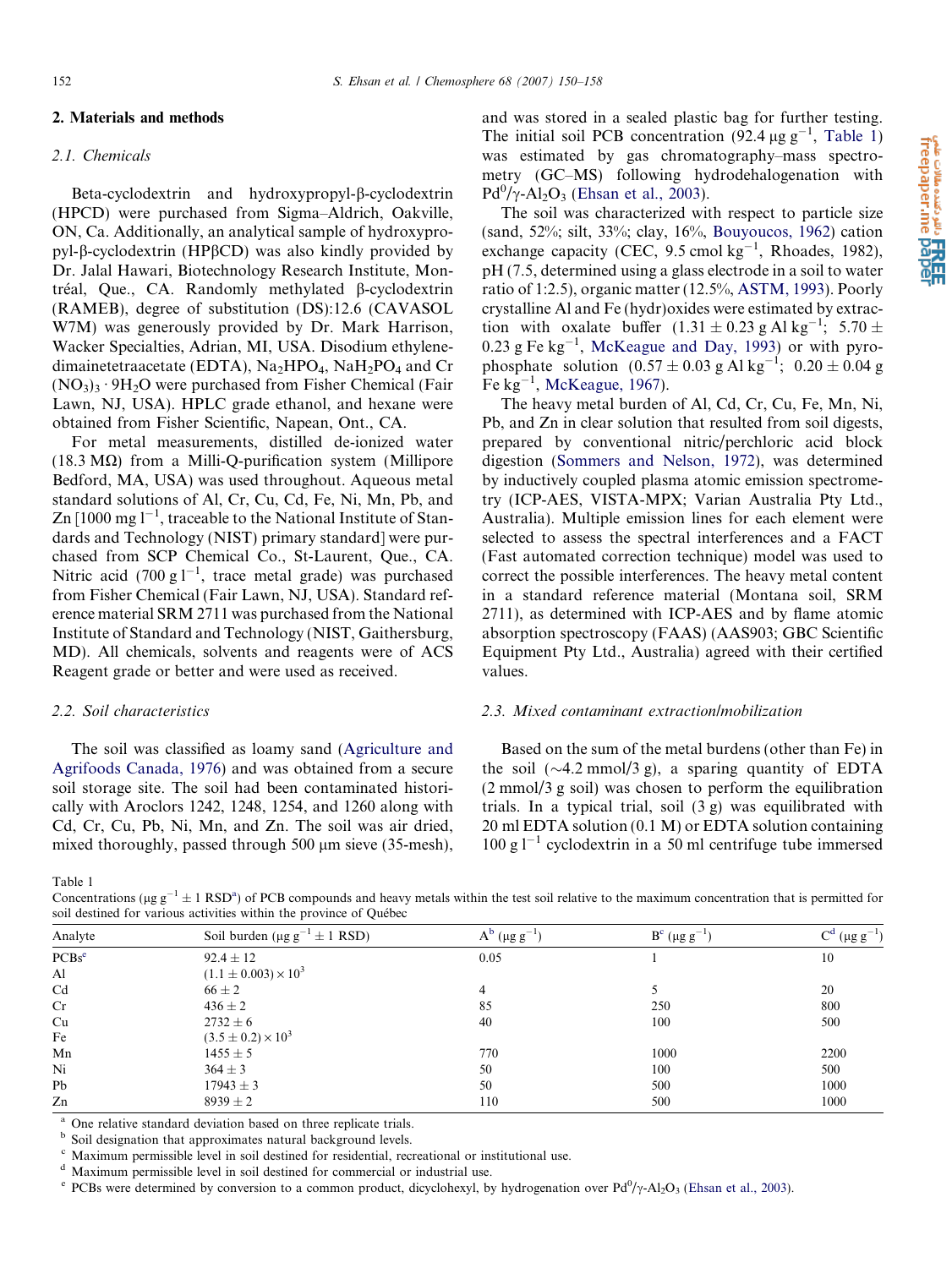in an ice bath. Equilibrations were achieved by sonicating the soil suspension for 10 min with an ultrasonic homogenizer (XL 2020 Sonic dismembrator, Misonix Inc., NY). An extended horn of  $25 \text{ cm} \frac{1}{\times} 1.2 \text{ cm}$  W, tuned at  $20 \text{ kHz}$ frequency, delivered ultrasonic energy (240 W) in a pulsed mode with a fixed vibration amplitude setting of 6. The equilibration consisted of pulsed surges of power delivered for 3 s followed by a 2 s cooling phase. Post-sonication, the suspension was centrifuged at 4000 rpm. A portion of the supernatant fraction was retained for determination of the total PCB or heavy metal content and the remainder was treated to remove solubilized contaminants.

# 2.4. PCB removal from soil extracts and analysis

PCBs in the supernatant fraction were back-extracted three times with hexane (3 ml) to partition PCBs from the aqueous soil extract. The cumulative hexane fraction was centrifuged (4000 rpm, to remove aqueous cyclodextrin). PCBs that had been extracted with hexane were determined by GC–MS following hydrodechlorination in the presence of  $H_2$ ,  $Pd^0/\gamma$ -Al<sub>2</sub>O<sub>3</sub> ([Ehsan et al., 2003\)](#page-7-0).

GC–MS was performed on a Varian model 3400 gas chromatograph fitted with a model 8200 autosampler and a model 2000D ion trap mass analyzer. The DB5-MS capillary column (30 m  $\times$  0.25 mm i.d.; 0.25 µm film thickness) was eluted with helium at  $1.0 \text{ ml min}^{-1}$ . After an initial hold for 2 min at 70 °C, the temperature was ramped, at 10 °C min<sup>-1</sup>, to 270 °C, and held for a further 3 min prior to cool down. An on column injection technique was performed and the injector, transfer line and detector were maintained at 250 °C, 250 °C and 150 °C respectively. Eluting components were identified tentatively by comparison of experimental mass spectra with spectra catalogued in the National Institute of Standards and Technology (NIST) or the Saturn mass spectral libraries.

# 2.5. Heavy metal removal from soil extract and measurement

Post PCB removal with hexane, the soil extracts were treated for metal removal. In a 50 ml test tube, magnesium flakes (Mg<sup>0</sup>, 0.5 g) were combined with  $K_2PdCl_6$  (50 mg) followed by the addition of the soil extract. The resulting suspension was stirred, heated to  $70^{\circ}$ C, and permitted to react for 2 h. Post reaction, solid  $Ca(OH)_2$  (50 mg) was added and pH was further raised to 12.5–13 with NaOH. The sample was centrifuged at 4000 rpm followed by filtration to remove precipitated metal oxy-hydroxides. Aliquots of extraction solution [before and after treatment with  $Mg^0$ and  $Ca(OH)<sub>2</sub>$ ] were set aside for metal analyses.

#### 2.6. Recycle of mobilizing reagents

Post PCB and heavy metal removal, the pH of the cleaned mobilizing reagent solution was adjusted to 6.0 and then re-equilibrated with the soil particulate fraction to mobilize more PCBs and metals. Soil particulates were equilibrated again by sonication with 20 ml of cleaned mobilizing reagent. The resulting aqueous supernatant fraction was treated for PCB and heavy metal removal as described above. After three washing cycles, the soil particulate fraction was oven dried and analyzed for residual PCB and heavy metal contents. A portion of the soil particulate fraction (0.2 g) was further equilibrated with deionised water (0.5 ml) for 1 h and the supernatant fraction was assayed for cyclodextrin and EDTA contents as described below.

#### 2.7. Cyclodextrin analysis

Cyclodextrin determinations were carried out using an ABB Bomem (Quebec City, Que., CA) MB-150 dual range (NIR/mid-IR) FTIR spectrometer equipped with a deuterated triglycine sulfate (DTGC) detector and purged with dry air from Balston dryer (Balston, Lexington, MA, USA). Single bounce attenuated total reflectance (SB-ATR) spectra were recorded with the use of ZnSe accessory (Harrick, Ossining, NY, USA). Spectral collection parameters for SB-ATR analysis were 32 co-added scans at resolution of  $8 \text{ cm}^{-1}$  and gain of 1.0. In all cases, a background single beam spectrum was recorded prior to loading the sample and followed by a series of aqueous standards of cyclodextrin.

#### 2.8. EDTA analysis

The combined concentration of free and complexed EDTA was determined spectrophotometrically [\(Flaska,](#page-8-0) [1964](#page-8-0)). Aqueous soil extract (1 ml) was added to a glass tube (1 mm i.d.  $\times$  10 cm) containing 0.1 M Cr (NO<sub>3</sub>)<sub>3</sub>.  $9 H<sub>2</sub>O$  solution (1 ml). The pH of the solution was adjusted to 2–3 with  $HNO<sub>3</sub>$  (200 g  $1^{-1}$ ) followed by digestion at 100 °C for 15 min. On cooling, the absorbance at 555 nm was recorded vs. a blank sample containing DDW that was treated analogously.

## 3. Results and discussion

The loamy sand from a secure soil storage site had been historically contaminated with both heavy metals and persistent organic pollutants. The soil, sieved to pass a 35-mesh screen, was used for all experiments. Initial experiments characterized the sieved soil with respect to particle size, cation exchange capacity, pH, organic matter and reactive Al and Fe oxides. The relatively low levels of silt/clay, low organic matter content, low content of amorphous/micro-crystalline aluminum and iron oxy-hydroxides and intermediate CEC suggested that the soil might be amenable to remediation by soil washing. The soil's textural properties were supplemented by determinations of the heavy metal content of the soil and by a fractionation study ([Tessier et al., 1979](#page-8-0)) to assess the ease of extraction of the analyte metals. Estimates of the heavy metal burden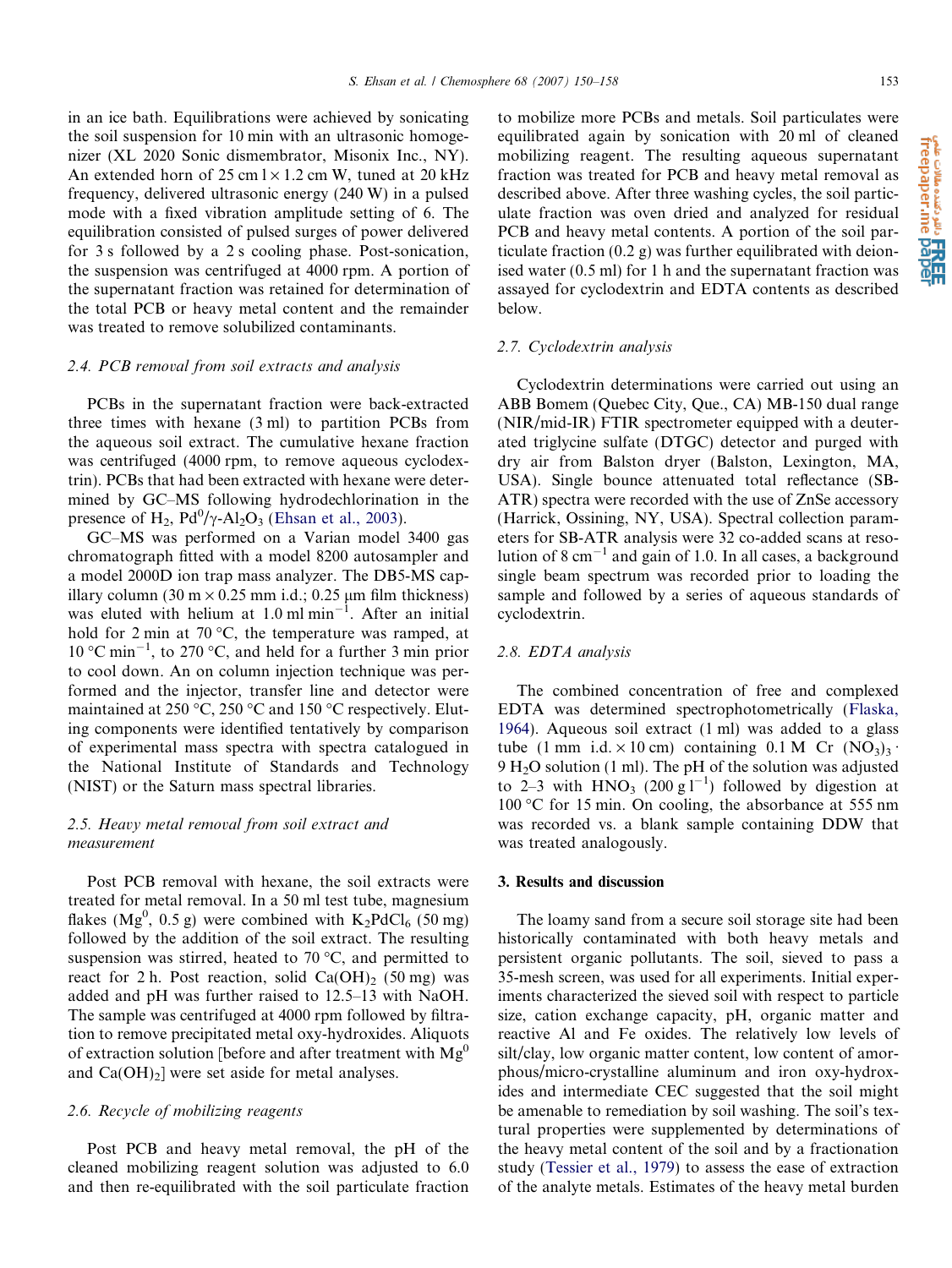<span id="page-4-0"></span>in clear solutions that resulted from soil digests, following conventional nitric acid block digestion, were determined by ICP-AES [\(Table 1\)](#page-2-0).

#### 3.1. PCBs mobilization

The cyclodextrins selected for study, along with their relevant properties are summarized in Table 2. Randomly methylated b-cyclodextrin (RAMEB) was selected to evaluate the effect of increased concentration on the mobilization of PCBs from the soil. It was observed that increased concentration of RAMEB resulted in corresponding increases in the quantity of PCBs extracted. A single equilibration of the soil with increased concentrations of RAMEB  $[1\%, 5\%, 7\%, 10\% \text{ or } 15\% \text{ (w/v)}]$  in the aqueous phase increased in the recovery of PCBs to  $6\%$ ,  $17\%$ , 36%, 41% or 48% of the total soil burden, respectively. Although a high concentration of the cyclodextrin is not cost-effective, the 10% concentration was selected for efficient recovery of PCBs with the intention to regenerate and recycle this mobilization aid. Subsequent soil washings with either RAMEB or HPCD were performed with a cyclodextrin concentration of 10% (w/v). Previous studies [\(Ehsan et al., 2006a,b\)](#page-7-0) had indicated that there were no significant differences in PCB recoveries from soil suspensions that had been equilibrated with 3, 5, 10 or 30 min in the presence of surfactant  $(3\%, w/v)$  plus EDTA  $(0.1 M)$ . By contrast, metal recoveries from this soil with the same

Table 2

Chemical and physical characteristics of cyclodextrins selected for the PCB extraction study

| Properties                          | RAMEB-CD | $HP$ -CD        |
|-------------------------------------|----------|-----------------|
| Molar mass $(g \text{ mol}^{-1})$   | 1303     | 1460            |
| Substituent group R                 | $-CH3$   | $-CH2CH(OH)CH3$ |
| Degree of substitution <sup>a</sup> | 1.8      | 0.8             |
| $pH$ (H <sub>2</sub> O + CD + EDTA) | 4.2      | 4.6             |
| Viscosity $(cP)^b$                  | 0.3799   | 0.3251          |

<sup>a</sup> Degree of substitution, number of alkyl group per glucose unit in the ring.

<sup>b</sup> Viscosity (cP), viscosity of cyclodextrin in 0.1 M EDTA (100 g  $1^{-1}$ ) at 600 rpm and 20 $\,^{\circ}\text{C}$ .

mobilization aids were increased by 10 or 30 min of ultra-sonication. Ultra-sonication for 10 min was chosen for soil equilibrations in these studies.

EREE) اور دهده مقالات علمی<br>freepaper.me

A comparison of the RAMEB  $(10\%, w/v)$  soil washing experiments performed in the presence/absence of EDTA (data not shown) revealed that PCB mobilization efficiency was unaffected by the co-addition of EDTA complexant. Subsequent trials evaluated a combination of RAMEB or HPCD, in admixture with EDTA, for PCB extraction and reagent recycle efficiency. The results of soil washing with RAMEB or HPCD are collated in Table 3 along with extraction efficiencies as measured by percent of the total PCB burden mobilized from the soil. For a single soil – cyclodextrin equilibration at  $10\%$  (w/v) concentration, an increased quantity of PCB was mobilized with the RAMEB formulation (42%) relative to the HPCD formulation (24%) for identical conditions of equilibration. In subsequent studies, cyclodextrin release from their inclusion complexes by back-extraction with hexane and recycle conditions were optimized. All recycle trials were carried out in the presence of EDTA following 10 min of sonication. The cumulative mean PCB extraction efficiency of reclaimed cyclodextrin after three wash cycles of the soil is recorded in Table 3A.

When RAMEB was used as a mobilization aid, the second and third soil washes with recycled cyclodextrin increased PCB mobilization by a further 35% of the PCB burden. The extraction efficiency of RAMEB with fresh reagents for each washing cycle (Table 3B) was not appreciably different. Extraction with fresh reagents for each cycle resulted in 78% of cumulative PCB mobilization and 76% PCBs were mobilized with the recycled RAMEB. Sonication-washing of the soil with HPCD was appreciably less efficient at PCB mobilization. Three washing cycles with regenerated HPCD resulted in the mobilization of 40% of the PCB burden with recycled reagents and 42% with fresh reagents (Table 3). The decreased efficiency of HPCD as compared to RAMEB, might have resulted from the nature of the substituent groups. The combination of the longer chain and the terminal polar hydroxyl group might have resulted in steric interference during complex formation as postulated by [Shirin et al. \(2003\)](#page-8-0).

Table 3

Mean cumulative mobilization of PCBs ( $\mu$ g g<sup>-1</sup> ± 1RSD<sup>a</sup>) for three successive washes (20 ml) of the soil (3 g) with (A) the same charge of EDTA  $(0.1 M)$  + cyclodextrin (100 g l<sup>-1</sup>) or (B) fresh reagents for each extraction

| Cyclodextrin        | 1st extraction<br>$(\mu g g^{-1} \pm 1 RSD, N = 8)$ | 2nd extraction<br>$(\mu g g^{-1} \pm 1 RSD, N = 4)$ | 3rd extraction<br>$(\mu g g^{-1} \pm 1 RSD, N = 3)$ | Sum<br>$(\mu g g^{-1})$ | Cumulative PCBs<br>Mobilized $(\% )$ |
|---------------------|-----------------------------------------------------|-----------------------------------------------------|-----------------------------------------------------|-------------------------|--------------------------------------|
| $\mathbf{A}$        |                                                     |                                                     |                                                     | 70                      |                                      |
| <b>RAMEB</b><br>CD. | $38 \pm 10$ (41 %)                                  | $25 \pm 3$ (27 %)                                   | $8 \pm 5(8\%)$                                      |                         | 76                                   |
| <b>HPCD</b>         | $22 \pm 5(24\%)$                                    | $11 \pm 4$ (12 %)                                   | $4 \pm 12$ (5 %)                                    | 37                      | 41                                   |
| B                   |                                                     |                                                     |                                                     |                         |                                      |
| <b>RAMEB</b><br>CD. | $39 \pm 2 (42 \%)$                                  | $24 \pm 7$ (26 %)                                   | $10 \pm 4$ (10 %)                                   | 73                      | 78                                   |
| <b>HPCD</b>         | $22 \pm 5(24\%)$                                    | $12 \pm 3(13\%)$                                    | $5 \pm 9(5\%)$                                      | 39                      | 42                                   |

<sup>a</sup> RSD: one relative standard deviation.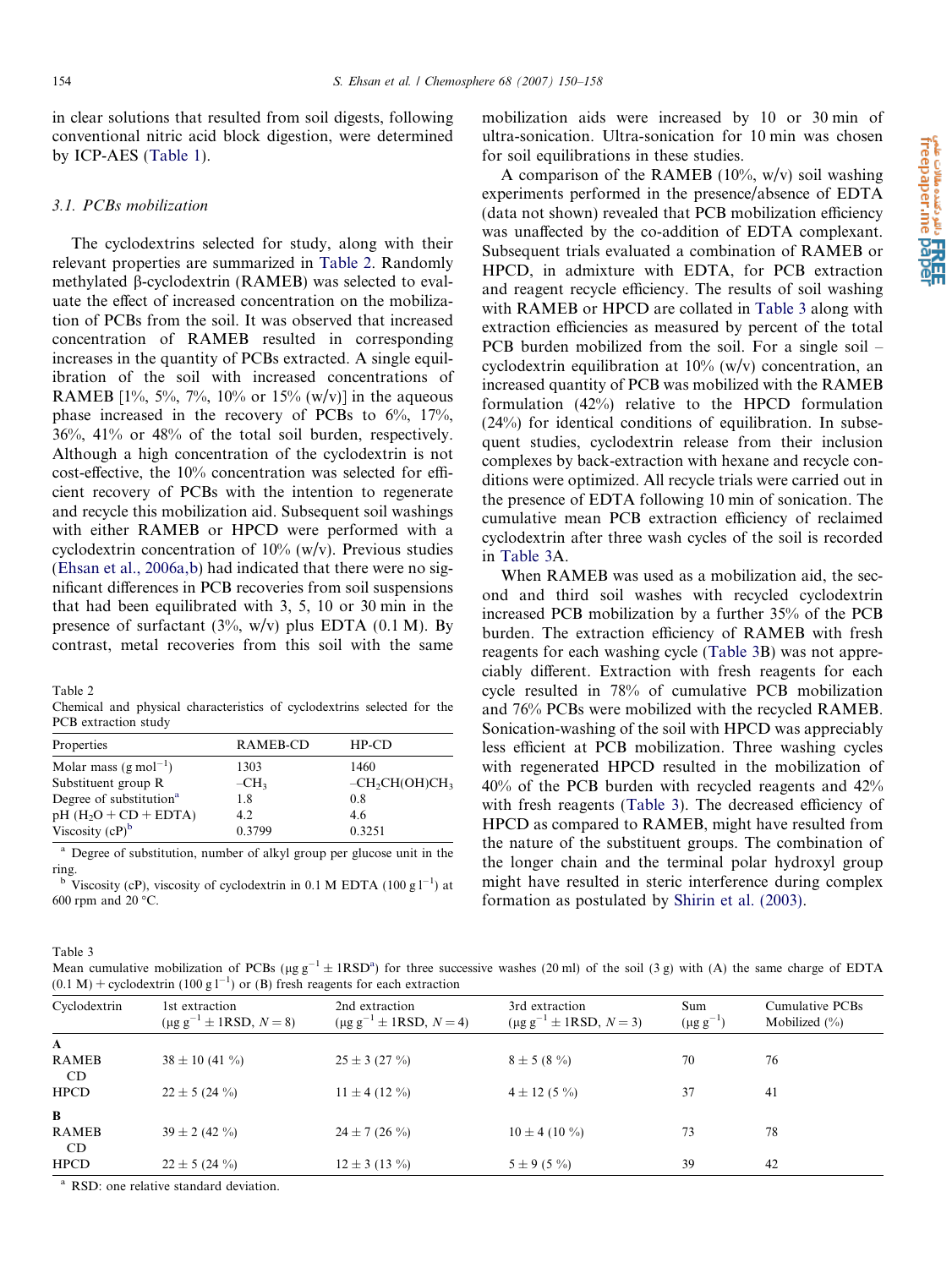Table 4

Buffered extraction conditions: (A) Mean mobilization of PCBs (µg  $g^{-1} \pm 1RSD^a$ ) or (B) Mean extraction of organic matter (%  $\pm 1SD^b$ ) with EDTA  $(0.1 M)$  + RAMEB (100 g l<sup>-1</sup>) in phosphate or carbonate buffer (0.1 M)

| Treatment                          | RAMEB concentration ( $\mu$ g g <sup>-1</sup> ±1 RSD) |                    |  |  |
|------------------------------------|-------------------------------------------------------|--------------------|--|--|
|                                    | $5\%$                                                 | 10%                |  |  |
| A                                  |                                                       |                    |  |  |
| $RAMEB + EDTA$ in water            | $19 \pm 8$ (21 %)                                     | $36 \pm 6$ (40 %)  |  |  |
| $RAMEB + EDTA$ in phosphate buffer | $28 \pm 5 (31 \%)$                                    | $47 \pm 10$ (51 %) |  |  |
| $RAMEB + EDTA$ in carbonate buffer |                                                       | $35 \pm 9$ (38 %)  |  |  |
|                                    | Organic matter (% $\pm$ 1 SD)                         |                    |  |  |
|                                    | 5% RAMEB                                              | 10% RAMEB          |  |  |
| $\bf{B}$                           |                                                       |                    |  |  |
| Untreated soil                     |                                                       | $12.2 \pm 1.4\%$   |  |  |
| $RAMEB + EDTA$ in water            | $16.9 \pm 0.2$                                        | $17.7 \pm 0.6$     |  |  |
| $RAMEB + EDTA$ in phosphate buffer | $15.4 \pm 0.9$                                        | $16.8 \pm 0.4$     |  |  |

<sup>a</sup> RSD: one relative standard deviation.<br><sup>b</sup> SD: one standard deviation.

Since hydrophobic organic contaminants tend to interact strongly with the soil's organic matter, further cyclodextrin extractions were conducted in phosphate buffer in an attempt to dislodge PCBs bound to the this fraction. A combination of RAMEB (5% or 10%) and EDTA (0.1 M) in phosphate buffer (0.1 M, pH 8) further increased the extraction efficiency appreciably (Table 4A). A single equilibration in phosphate buffer (but not in carbonate buffer) increased the recovery from 40% to 51% of the initial soil PCB burden. By contrast, an equilibration in carbonate buffer did not affect PCB recovery appreciably. Alkaline solutions of EDTA (EDTA 0.25 M, NaOH 0.05 M; [Bowman et al., 1991\)](#page-7-0) have long been used to estimate the soil's organic matter (SOM) content so that there was concern that this washing treatment would remove a portion of the organic matter and potentially decrease soil productivity. The SOM content before and after treatments are summarized in Table 4B. Soil washing with RAMED-EDTA in water increased the SOM content for both the 5 and 10% solutions appreciably. When the washing solutions were formulated in phosphate buffer the increase in SOM was slightly less. Relative to the untreated soil (12.2%) organic matter was increased to 17.7% by washing with the RAMEB (10% w/v) in water or to 16.8% when washed in phosphate buffer. None the less, if this type of treatment is to be pursued, its influence on soil productivity will have to be investigated in detail.

#### 3.2. Heavy metals mobilization

The concentrations of heavy metals within the soil are summarized in [Table 1.](#page-2-0) Currently, the Province of Québec uses a generic classification system to characterize and assess soil pollutant burdens. The generic criteria serve to assess the scope of contamination and as decontamination objectives for a given use. Soils are classified with respect to the levels of a variety of organic and metal contaminants. The A designation approximates the background level so that the use of soils with less than this designation is unrestricted. The B classification represents the maximum permissible levels for residential, recreational and institutional sites (as well as commercial sites within a residential sector). The C designation is reserved for industrial or commercial activities. For burdens in excess of the C designation, soil use is prohibited without treatment; if not treated successfully, the contaminated soil must be confined to a recognized storage site.

Metal extraction efficiency was determined with either a sparing quantity of EDTA or RAMEB or HPCD, either separately or in combination. A single equilibration with EDTA-cyclodextrin mobilized 29–31% of the Cd, 46–49% of the Cu, 27–29% of the Mn, 67–68% of the Pb and 38– 41% of Zn (data not shown). In comparison to metal extraction with only EDTA, the presence of RAMEB or HPCD in the mixture did not influence the mobilization of metals. By contrast, soil washing with RAMEB or HPCD alone proved to be inefficient (in all cases, appreciably less than 4% of the burden of available metals, data not shown).

Subsequent experiments involved the metal stripping from metal  $EDTA$  complexes for the release of  $EDTA$ for further mobilization of heavy metals. The release of metals from their  $M$  EDTA complex are summarized in [Fig. 1.](#page-6-0) Most of the metals were stripped efficiently from their  $M$  EDTA complexes and precipitated as insoluble oxy-hydroxides when  $Ca(OH)_2$  had been added after 2 h reaction with  $Pd^{0}/Mg^{0}$ . Again, for EDTA alone or in combination with RAMEB or HPCD, no appreciable difference was found for the precipitation of Al, Cu, Fe, Mn, Pb and Zn. Metal precipitation was virtually complete for Al, Cu, Fe and Zn and efficient for Mn and Pb (>90%). Relative to EDTA alone, the presence of cyclodextrin depressed the stripping of Cd and Ni from their EDTA complexes but slightly increased the precipitation of Cr (58%). Metal stripping followed the same trend for metal precipitation post the second and third equilibrations with reclaimed

**مانات HKEI) او دانلود نواتون ماندی**<br>freepaper.me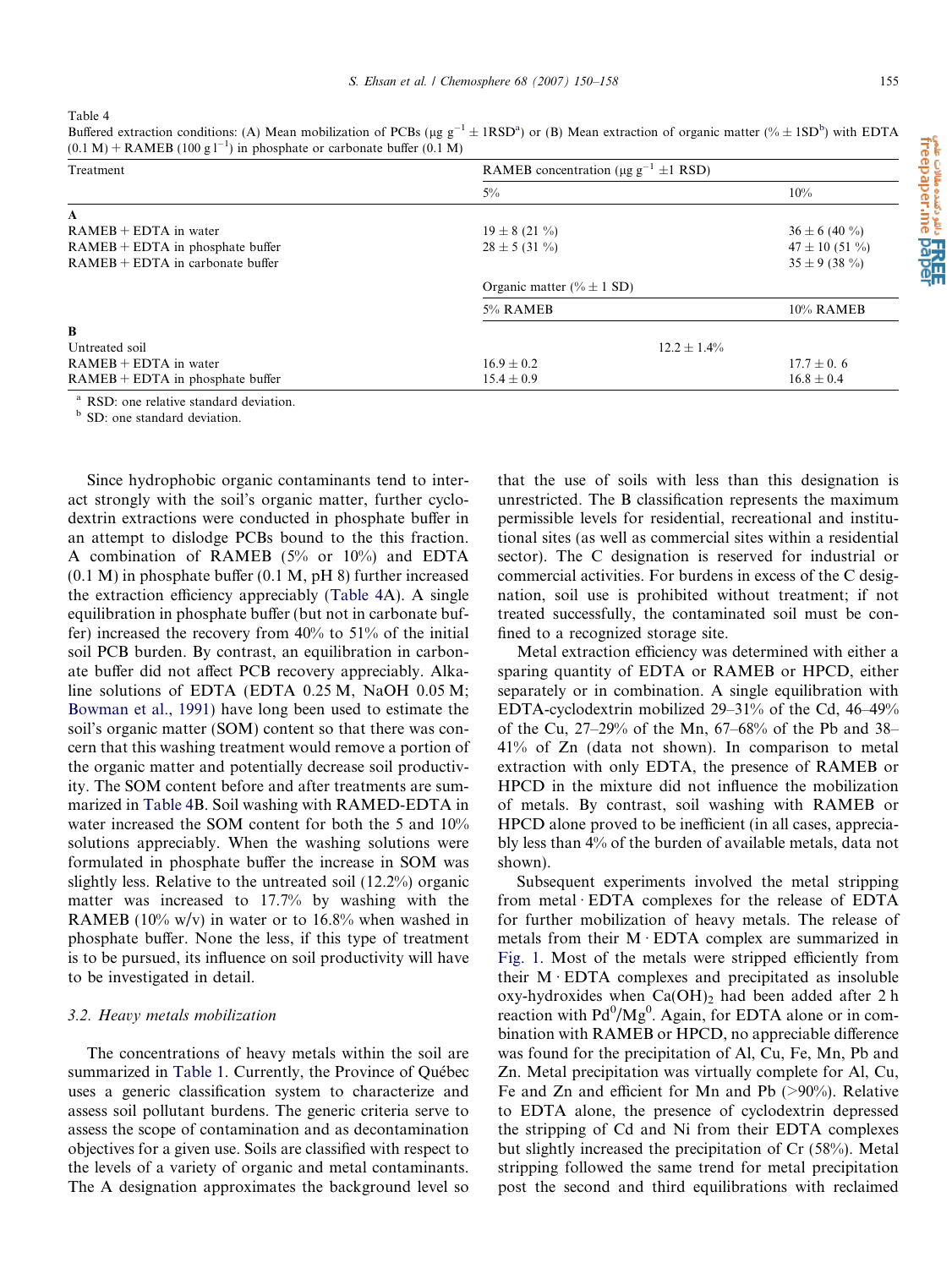<span id="page-6-0"></span>

Fig. 1. Metal removal efficiency (%  $\pm$  1 SD) from soil extracts after reaction with  $Pd^{0}/Mg^{0}$  for 2 h followed by addition of Ca(OH)<sub>2</sub>.

EDTA (data not shown). The fluid properties [\(Table 2](#page-4-0)) of  $10\%$  (w/v) RAMEB or HP-CD solution were very favorable for Mg treatment and filtration when compared with to more viscosity surfactant suspensions  $(3\% \text{ w/v})$ .

Post metal removal, the pH of the aqueous phase was adjusted to 6.0 then recombined with the soil particulate fraction to mobilize more toxicants. The recycle procedure was repeated a second time. The cumulative quantity of metals extracted from the soil is summarized in Table 5. Three successive equilibrations with EDTA alone or in combination with RAMEB or HPCD mobilized appreciable quantities of the burdens of Cd, Cu, Mn, Pb and Zn, but lesser quantities of Cr and Ni or the macro elements Al and Fe. It has been considered that it is the sum of exchangeable, carbonate, organic and reducible fractions

Table 5

Mean cumulative metal recoveries (% $\pm$  1 SD<sup>a</sup>) in the supernatant fraction after equilibration of soil (3 g) with the same charge (recycle mode) of EDTA (2 mmol) or with fresh reagent each time

| Analyte | $\sum$ exch <sup>b</sup> + carb <sup>c</sup> +<br>$oxy$ -hyd <sup>d</sup> + organic <sup>e</sup> | Cumulative % $(\pm 1$ SD) mobilized |                      |                            |                         |                              |                    |
|---------|--------------------------------------------------------------------------------------------------|-------------------------------------|----------------------|----------------------------|-------------------------|------------------------------|--------------------|
|         |                                                                                                  | Recycled<br><b>EDTA</b>             | Fresh<br><b>EDTA</b> | Recycled<br>$RAMEB + EDTA$ | Fresh<br>$RAMEB + EDTA$ | Recycled<br><b>HPCD-EDTA</b> | Fresh<br>HPCD-EDTA |
| Al      | $31 \pm 3$                                                                                       | $7 + 0.3 B$                         | $16 + 0.9$ A         | $9 + 0.8$ B                | $17 \pm 2$ A            | $9 + 0.3 B$                  | $18 \pm 3$ A       |
| Cd      | $52 \pm 2$                                                                                       | $42 \pm 4$ A, B                     | $49 \pm 7$ A         | $39 \pm 0.8$ B             | $48 \pm 3$ A            | $40 \pm 5$ B                 | $46 \pm 1$ A,B     |
| Cr      | $13 \pm 0.9$                                                                                     | $4 \pm 0.3$ C                       | $10 \pm 0.4$ B       | $4 \pm 0.2$ C              | $12 \pm 0.3$ A          | $4 \pm 0.01$ C               | $12 \pm 0.6$ A     |
| Cu      | $58 \pm 4$                                                                                       | $57 \pm 4$ D                        | $71 \pm 4$ B.C       | $67 \pm 5$ C               | $80 \pm 7$ A            | $64 \pm 2$ C,D               | $79 \pm 5$ A,B     |
| Fe      | $7 \pm 0.5$                                                                                      | $2 \pm 0.1$ C                       | $10 \pm 0.6$ A       | $3 \pm 0.3$ C              | $8 \pm 0.4$ B           | $2 \pm 0.1$ C                | $9 \pm 0.7$ B      |
| Mn      | $34 \pm 2$                                                                                       | $33 \pm 3$ B                        | $38 \pm 0.4$ A       | $33 \pm 0.9$ B             | $39 \pm 2$ A            | $31 \pm 1$ B                 | $37 \pm 0.8$ A     |
| Ni      | $41 \pm 3$                                                                                       | $20 \pm 2$ B                        | $33 \pm 0.1$ A       | $20 \pm 1$ B               | $35 \pm 2$ A            | $19 \pm 2 B$                 | $35 \pm 2$ A       |
| Pb      | $82 \pm 1$                                                                                       | $78 \pm 5$ C                        | $85 \pm 4$ B         | $82 \pm 0.8$ B.C           | $94 \pm 1$ A            | $83 \pm 1$ B,C               | $92 \pm 2$ A       |
| Zn      | $91 \pm 2$                                                                                       | $51 \pm 4$ B                        | $62 + 4$ A           | $50 \pm 2$ B               | $67 \pm 5$ A            | $49 + 3 B$                   | $67 + 4$ A         |

 $^{a}$  One standard deviation based on three replicate trials.<br> $^{b}$  Exchangeable fraction as determined by the procedures of Tessier et al. (1979).

<sup>c</sup> Carbonate fraction as determined by the procedures of [Tessier et al. \(1979\).](#page-8-0)<br>d<sup>d</sup> Reducible fraction as determined by the procedures of Tessier et al. (1979).

<sup>e</sup> Organics fraction as determined by the procedures of [Tessier et al. \(1979\)](#page-8-0).

that approximates the portions of heavy metal that can be dislodged by complexometric washing procedures. Extraction with recycled EDTA alone mobilized virtually all of the available fraction of Cu, Mn and Pb and if fresh EDTA was used for each cycle the recovery of Cd, Cr and Fe became very efficient. However, the mobilization of Al, Ni and Zn remained incomplete. The presence of RAMEB (either recycled or fresh) did not change metal mobilization efficiencies appreciably although Al, Cu and Pb mobilization was increased somewhat. In comparison to recycled EDTA, three successive equilibrations with fresh reagent increased the mobilization of all metals (Table 5, column 4 vs. column 3). The combination of either RAMEB or HPCD with EDTA did not contribute to these differences (column 6 vs. column 4; column 7 vs. column 5). The decrease in metal mobilization efficiency when using recycled reagents might be explained by differences in the tendency of various EDTA complexes to exchange metal ions. Whereas the identity of the EDTA reagent was  $Na<sub>2</sub>EDTA$  for all three cycles with fresh reagents, the second and third equilibrations with recycled reagents were performed with  $Ca \cdot EDTA$ , an appreciably stronger complex than  $Na_2 \cdot EDTA$ . (pK<sub>F</sub> Ca · EDTA, 10.69 vs. pK<sub>F</sub>  $Na<sub>2</sub> \cdot EDTA$ , = 1.66). Thus, a sparing quantity of recycled EDTA cyclodextrin mixture was able to mobilize virtually all of the available Cu, Mn and Pb and fresh reagents were also able to mobilize virtually all of the Cd and Cr but the removal of Ni and Zn remained incomplete.

# 3.3. EDTA fate post soil washing and  $Mg^0$  treatment

The recovery of EDTA, at each stage of the study, was determined spectrophotometrically; results are summarized in [Fig. 2](#page-7-0). The initial equilibration with soil resulted in a 9% loss presumably the result of adsorption to the soil particulate fraction. As expected, back extraction with hexane did not cause any measurable EDTA loss and only a fur-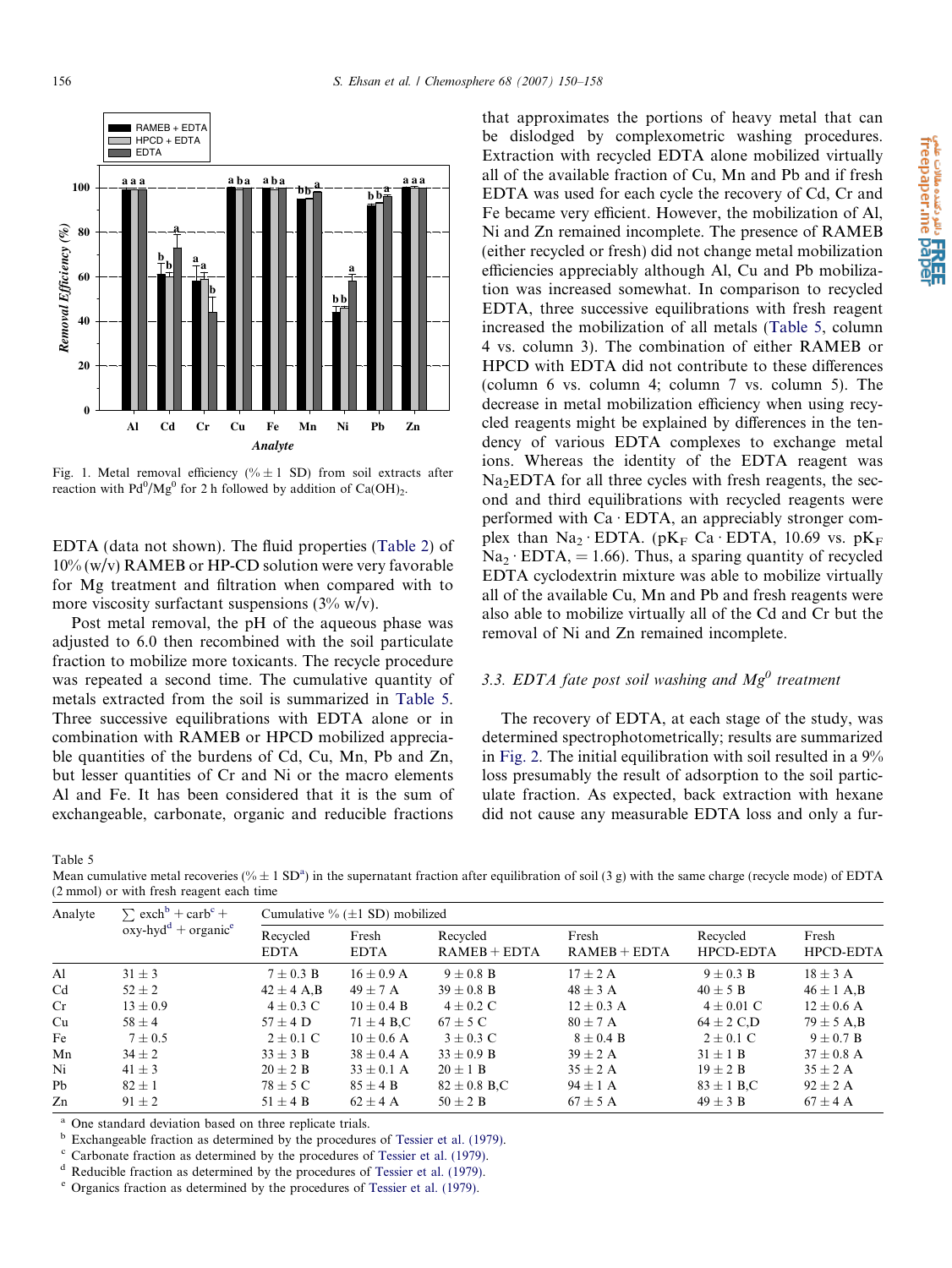<span id="page-7-0"></span>

Fig. 2. Reagent (EDTA or CD) recovery (%  $\pm$  1 SD) post each experimental stage for three successive washes of soil (3 g) with same charge of EDTA (2 mmol) or EDTA + cyclodextrin (100 g  $1^{-1}$ ).

ther small portion (1–2%) was lost during the  $Mg^0$  treatment and subsequent filtration. The recovery of EDTA post second and third equilibration resulted in a further 9% and 8% loss to the particulates fraction. A cumulative loss of 32% of the initial EDTA concentration was observed during three washing cycles, of which a total of  $6\%$  was lost during the two  $Mg<sup>0</sup>$  treatments and two hexane back-extractions. EDTA recovery (68%) from soil, hexane, or  $Mg<sup>0</sup>$  treatment post three wash cycles was independent of the presence of cyclodextrin.

# 3.4. Cyclodextrin fate post soil washing and  $Mg^0$  treatment

The concentrations of RAMEB and HPCD were monitored after each experimental stage to estimate the cyclodextrins adsorption to soil or losses during  $Mg^0$ treatment. Reagent recovery post treatment was calculated on the basis of starting concentration of cyclodextrins  $(10\%, w/v)$ . As illustrated in Fig. 2, 3% of the RAMEB had been lost to the soil particulates fraction after the first equilibration, a 5% decrease was observed for HPCD. The decrease in the cyclodextrin content was not the result of biodegradation but was due to adsorption process in soil as evidenced by re-analysis of samples after a further 4 weeks. The quantities of RAMEB (97%) and HPCD (95%) did not change perceptibly when the suspension was back-extracted with hexane and a further 1–2% loss was observed when suspension were treated with  $Mg^0$ . Similar losses were observed for each recycle stage. In total, 4% of RAMEB and 5% HPCD were sorbed to the particulate fraction during 3 soil washings and further 5% and 4% were lost during two  $Mg<sup>0</sup>$  treatments. Relative to fresh reagents, recycled reagents were equally efficient at PCB mobilization. The quantity of cyclodextrin remaining in the suspension (90–91%) after the third soil equilibration indicated that cyclodextrin recycle can be cost effective for soil remediation.

# 4. Conclusions

The combination of low reactivity with soil, relative insensitivity to pH and ionic strength effects and their nontoxic nature, provide advantages for the use of cyclodextrins as a reagent to enhance the mobilization of PCB compounds from soil. When combined with a sparing quantity of EDTA, much of the available fraction of metals can be co-extracted from soil and recovered by precipitation so that the EDTA-cyclodextrin reagent combination can be recycled efficiently. This approach is anticipated to be cost efficient relative conventional soil washing techniques with the same reagents.

# Acknowledgements

The authors are grateful to the Natural Science and Engineering Research Council (NSERC) of Canada for financial support.

# References

- Abdul, A.S., Gibson, T.L., Ang, C.C., Smith, J.C., Sobczynski, R.E., 1992. In situ surfactant washing of polychlorinated biphenyls and oils from a contaminated site. Ground Water 30, 219–231.
- Agriculture and Agrifoods Canada, 1976. Soil textural classes in Glossary of terms used in soil science, publication 1459.
- ASTM (American Society for Testing and Materials), 1993. Standard test methods for moisture, ash, and organic matter in peat and other organic soils. Rep. C 2974-87. ASTM, Philadelphia, PA.
- Bowman, R.A., Guenzi, W.D., Savory, D.J., 1991. Spectroscopic method for estimation of soil organic matter. Soil Sci. Soc. Am. J. 55, 563–566.
- Bouyoucos, G.J., 1962. Hydrometer method improved for making particle size analysis of soils. Agron. J. 54, 464–465.
- Brusseau, M.L., Wang, X., Wang, W.-Z., 1997. Simultaneous elution of heavy metals and organic compounds from soil by cyclodextrin. Environ. Sci. Technol. 31, 1087–1092.
- Brusseau, M.L., Wang, X., Wang, W-Z., 1997. Simultaneous elution of heavy metals and organic compounds from soil by cyclodextrin. Environ. Sci. Technol. 31, 1087–1092.
- Cuypers, C., Pancras, T., Grotenhuis, T., Rulkens, W., 2002. The estimation of PAH bioavailability in contaminated sediments using hydroxypropyl-b-cyclodextrin and Triton X-100 extraction techniques. Chemosphere 46, 1235–1245.
- Doong, R.-A., Wu, Y.-W., Lei, W.-G., 1998. Surfactant enhanced remediation of cadmium contaminated soils. Wat. Sci. Technol. 37, 65–71.
- Ehsan, S., Prasher, S.O., Marshall, W.D., 2003. Estimates of total polychlorinated biphenyl (PCB) compounds in soils/sediments by hydrogenolysis to dicyclohexyl. J. Environ. Monit. 5, 644–648.
- Ehsan, S., Prasher, S.O., Marshall, W.D., 2006a. A washing procedure to mobilize mixed contaminants from a field-contaminated soil. I. Polychlorinated biphenyl compounds. J. Environ. Qual. 35, 2146– 2153.